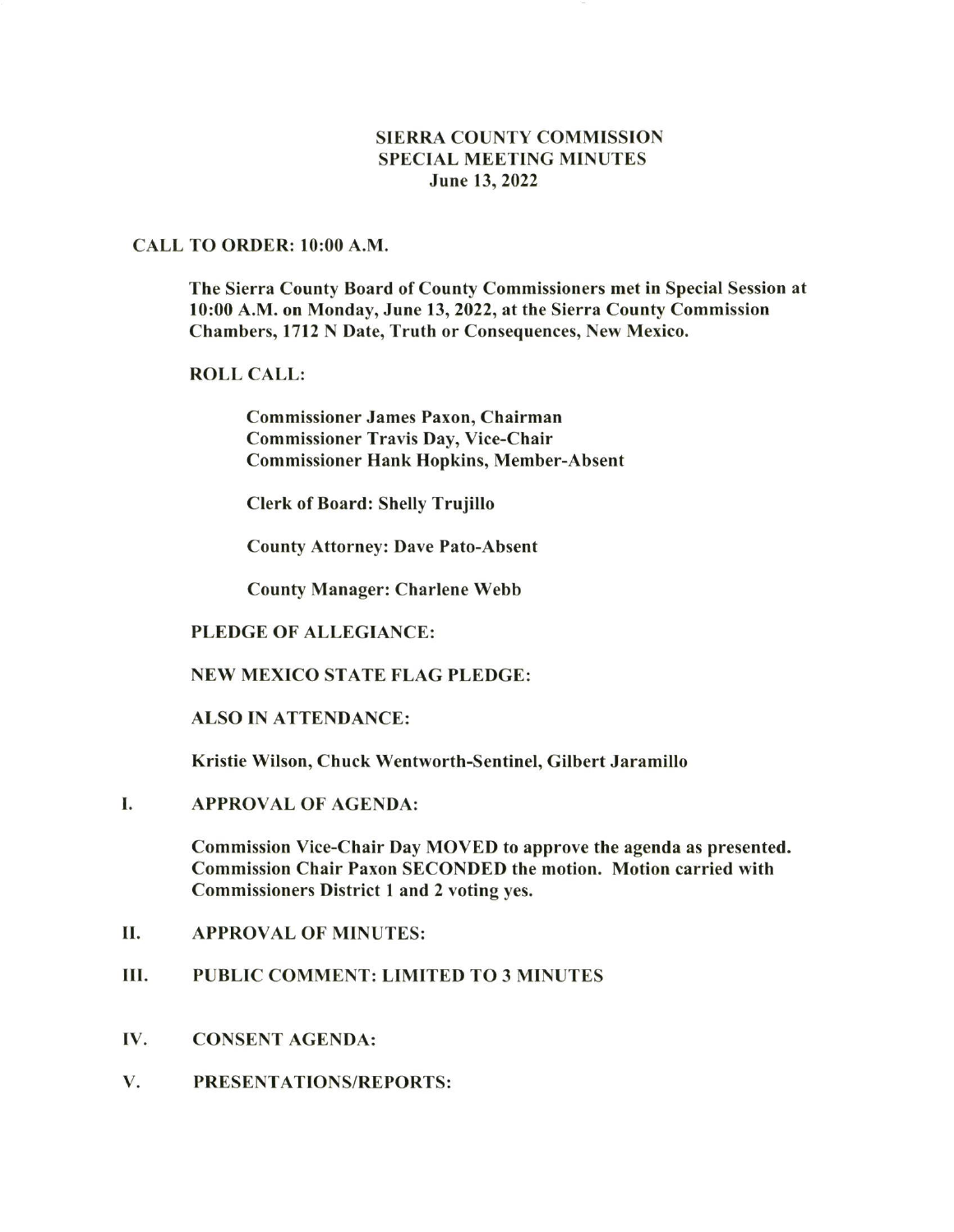Sierra County Commission Special Meeting June 13, 2022 Page 2

## VI. BOARD OF FINANCE:

- VII. OLD BUSINESS:
- VIII. NEW BUSINESS:

A. Canvass ot the 2022 Primary Election

Commission Vice-Chair Day MOVED to approve Canvass of the 2022 Primary Election as presented. Commission Chair Paxon SECONDED the motion. Motion carried with Commissioner Districts I and 2 voting yes.

## IX. CONTRACTS - AGREEMENTS - PROCUREMENT

- X. RESOLUTIONS ORDINANCES PROCLAMATIONS:
	- A. Emergency Ordinance/Proclamation l4-00S-Restricting the Sale and Use of Fireworks in the Unincorporated Areas of Sierra County

Commission Vice-Chair Day MOVED to approve Emergency Ordinance/Proclamation l4-005-Restricting the Sale and Use of Fireworks in the Unincorporated Areas of Sierra County as presented. Commission Chair Paxon SECONDED the motion. Motion carried with Commissioner Districts I and 2 voting yes.

XI. EXECUTIVE SESSION SECTION (IO.I5-IE THRU H):

XII. OPEN SESSION ACTIONS FOR EXECUTIVE SESSION:

## DATE AND TIME OF NEXT REGULAR SIERRA COUNTY COMMISSION MEETING: May 24, 2022

The date and time of the next Regular Sierra County Commission Meeting has been scheduled for Tuesday, June 21, 2022, at l0:00 A.M. at the Sierra County Commission Chamber at l7l2 N Date, Truth or Consequences, New Mexico.

Commission Vice-Chair Day MOVED to adjourn the meeting. Commission Chair Paxon SECONDED the motion.

#### ADJOURNMENT:

There being no further business to come before the Board, Commission Chair Paxon adjourned the meeting.